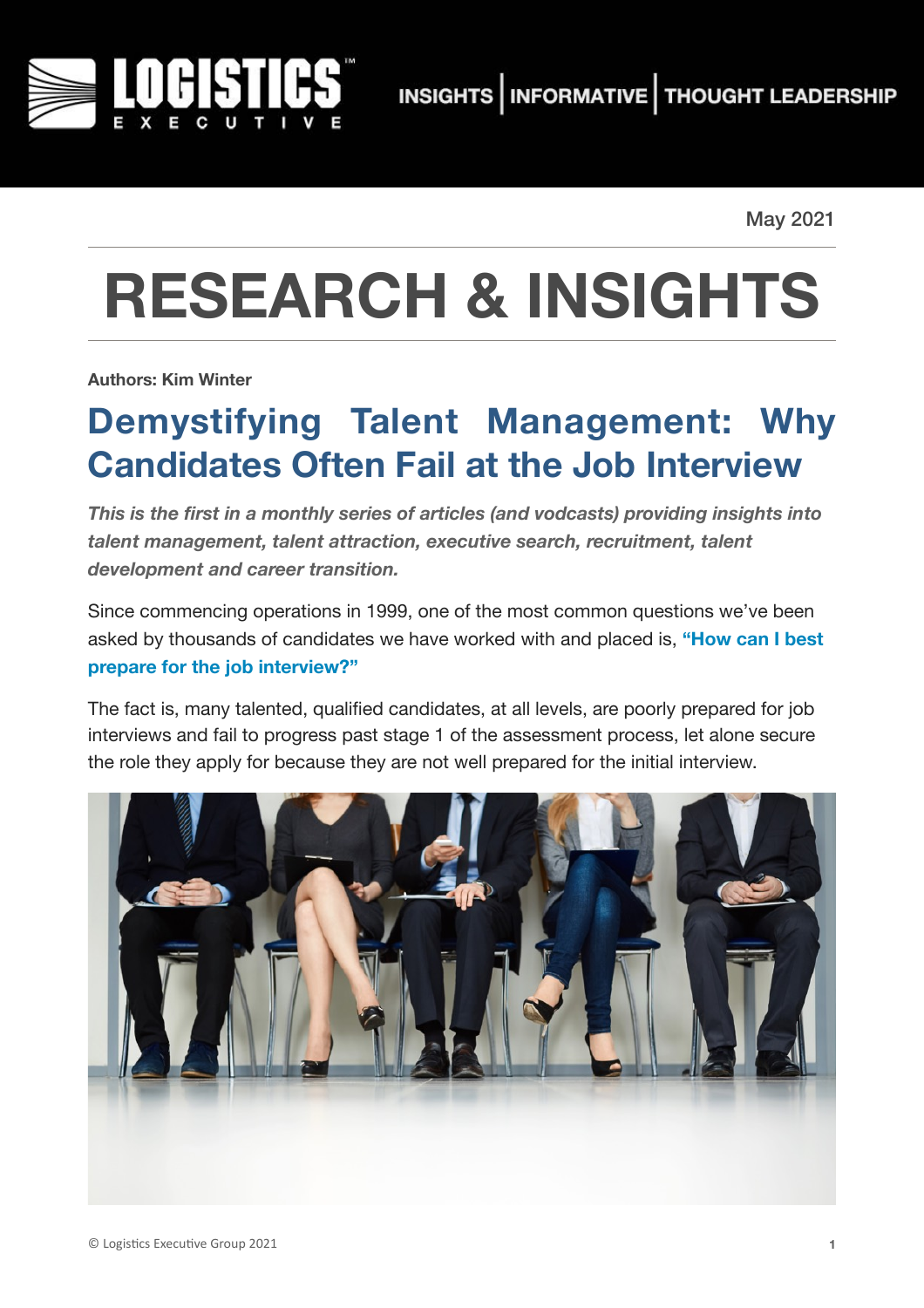Recruitment interviews are by their very nature, to an extent, *a step into the unknown*.

- Who will I meet?
- How long will it be?
- How many interviewers will there be?
- What are their backgrounds?
- What will their focus be?
- What questions will I be asked?

In my experience, interviews are an art that is never completely mastered. I base this POV on many years of post-interview debriefs with candidates, hiring clients and employers. We ask every candidate to critically review and rate themselves on their own performance, not only to understand the dynamics of their interview, but to provide input and coaching if required on how to do better as part of our ethos of continuous improvement. Seldom do candidates rate themselves over 80% in terms of their own interview performance with the average being 65-70%.

Based on the above context, I offer the following thoughts:

 A key element in the interview process from the interviewer perspective, is about examining a candidate's experience, qualifications, attitude, intelligence quotient (IQ) , emotional quotient (EQ) and overall suitability for the role. By the end of the interview, the interviewer should have a good sense of alignment - or not, to the role.

All interviewers are different with their own style, however they are all busy people, and they want to obtain as much factual and accurate information as possible from the candidate in the time allocated for the interview.

Interviewers want to achieve a clear picture of candidate's past performance to feel confident about how they will most likely behave and perform in the future. This Behavioural Interview technique and is one of the methods widely used by professional interviewers and enterprises.

Most interviewers want to hear about specific examples of situations (not theories, ideas, opinions) that candidates have dealt with, so they can assess how they reacted to these scenarios and how they are likely to deal with similar situations in the future.

Interviewers can get frustrated when the candidate refers to "we" / "they"/ "the team" / "us" when they are trying to assess them, so use the word "I" when discussing past job activities and experiences so the interviewer can be sure of what the candidate actually achieved.

EQ and awareness of other's views and perspectives are important for leaderships roles, and as such there will always be questions relating to EQ as a personality trait.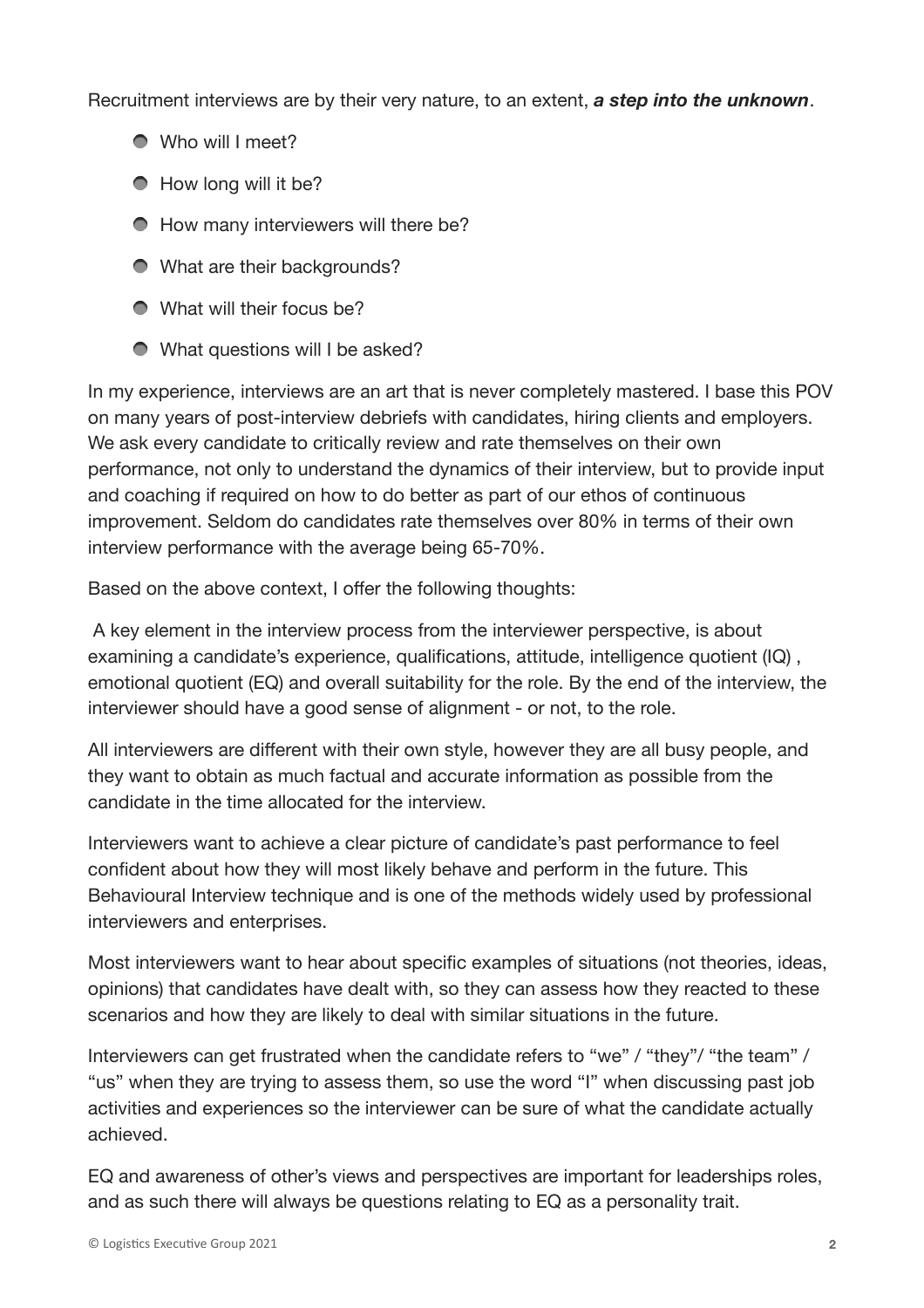Interviewers tend to prefer that candidates' prepare at least 6 – 8 situations/case examples or previous activities that they think are central to the position.

Questions that will be asked will tend to reflect the content of the job description and generally speaking, interviewers like to see a structured response to their questions. Our experience tells us the following formula works well when answering any questions.

### **Candidates should not make the assumption the interviewer(s) have read a CV.**

When asked to respond to each question about specific situations, it can useful for candidates to follow a structure such as:

Briefly confirming the following:

1)What role was the candidate in at the time

2) What company was the candidate with at the time

3) When / what (year) was the candidate in that role

#### *Then explain in a clear manner:*

1) What was the situation the candidate had to deal with

- 2) How did the candidate deal with it / process they went through
- 3) What was the outcome / result, bottom line of the situation discussed

#### **Key Takeaways**

- Interviewers usually have an average of 20-30 questions to ask and the average interview lasts 40–60 minutes.
- We suggest completing question responses in 1-2 minutes, interviewers will let the candidate know if they want more information.
- Many candidates are not used to interviews and get a little nervous, we suggest taking care not to talk longer than needs be for each question.
- We recommend candidates take a notebook and pen to note any important follow ups, no laptops (unless for a presentation), tablets or phones on the interview desk.

This information may seem simplistic but most candidates fail to optimize the massive opportunity an interview, either face to face or virtual can provide to secure the perfect role, which is often a career defining and or a genuine life changing experience.